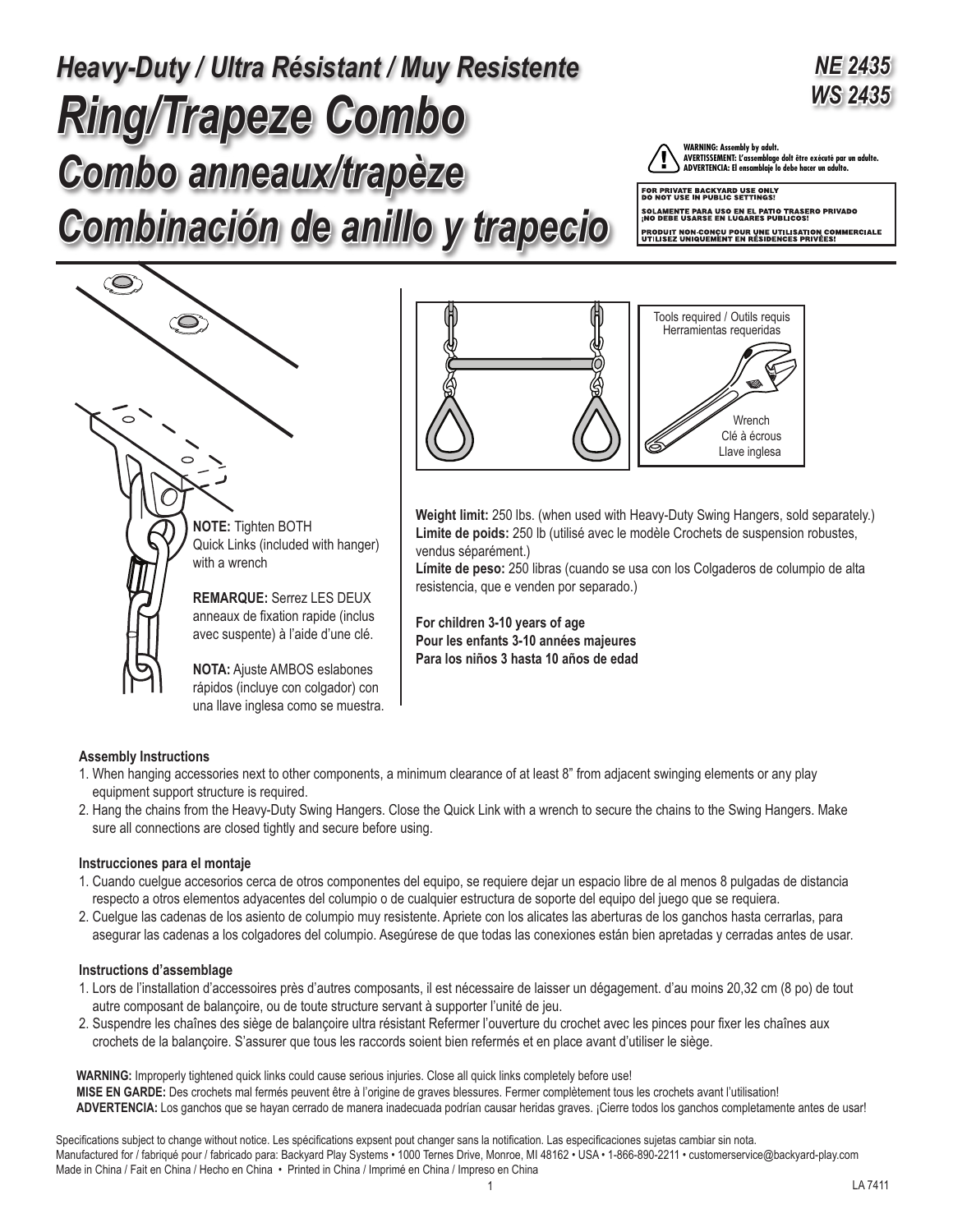# **Observing the following statements and warnings reduces the likelihood of serious or fatal injury**

## **Installation Safety – Have You:**

- $\Box$  Consulted the assembly instructions supplied with your particular model?<br> $\Box$  Noted this accessory is to be used only on approved designs? (Do not alternally)
- $\Box$  Noted this accessory is to be used only on approved designs? (Do not alter its design or add/remove components.)<br> $\Box$  Made sure all hardware is tightened securely? (Supplied bolt covers must also be fastened securely
- Made sure all hardware is tightened securely? (Supplied bolt covers must also be fastened securely.)
- □ Using a hacksaw, cut off all protruding threaded ends of bolts and other fasteners and remove any sharp edges with a metal file as needed, and coated fastener ends with lead free paint?
- Placed the equipment on level ground, not less than six feet (1.8 meters) from any structure or obstruction such as a fence, garage, house, overhanging branches, laundry lines, or electrical wires?<br>Made sure home playorou
- $\Box$  Made sure home playground equipment is not installed over concrete, asphalt, packed earth or any other hard surface? (A fall onto a hard surface can result in serious injury to the equipment user.)<br>  $\Box$  Verified tha
- Verified that suspended climbing ropes, chain, or cable are securely anchored at both ends and cannot be looped back upon itself?
- $\Box$  Consulted in assembly instructions of your particular model for minimum use zones?<br> $\Box$  Used a water sealant on your play set to protect the wood and prevent cracking and w
- Used a water sealant on your play set to protect the wood and prevent cracking and warping?
- $\Box$  Followed all anchoring and shock absorbing surfacing requirements below as they apply?
- $\Box$  Made sure not to allow children to use equipment until it is properly installed?
- □ Made sure to adjust all swings so there is a minimum 8" clearance between the swing and the ground surface?

## **Operating Safety – Have You:**

- Determined that on-site adult supervision is provided for children of all ages?<br>
D Warned children of the following before allowing them to use the equipment?
- Warned children of the following before allowing them to use the equipment?
- $\Box$  Not to walk close to, in front of, behind or between moving items.<br>Not to twist swing or any other accessory chains or ropes or loop.
- Not to twist swing or any other accessory chains or ropes or loop them over the top support bar since this will reduce the strength of chain or rope.
- Not to swing empty seats or other accessories.
- Not to slide down swing chains.
- $\Box$  Be sure to sit in the center of the swing seat and other accessories with full weight on the seat.<br>Dylot to attach items to the playoround equipment that are not specifically designed for use with the
- Not to attach items to the playground equipment that are not specifically designed for use with the equipment such as but not limited to, jump ropes, clotheslines, pet leashes, cables and chain. They may cause a strangulation hazard.
- $\Box$  Not to climb or walk on the top of swing beams, railings or roof.<br> $\Box$  Not to use equipment in a manner other than intended
- Not to use equipment in a manner other than intended.
- $\Box$  Not to get off equipment while it is in motion.<br> $\Box$  Not to climb on the equipment when it is wet
- Not to climb on the equipment when it is wet.
- Be sure to go down slides feet first.
- $\Box$  Determined that only one child per planned occupant seat should be allowed on this set at one time.<br>Determined children must be dressed appropriately for play Avoid hooded jackets, bicycle or other s
- Determined children must be dressed appropriately for play. Avoid hooded jackets, bicycle or other sports helmets, clothing with draw strings and loose fitting clothes which could become entangled or snagged on equipment.
- Determined that suspended climbing ropes, chain, or cable are securely anchored at both ends and cannot be looped back upon itself.
- $\Box$  Made certain the slide is placed so that is is not in direct sunlight.

According to ASTM requirements, all kits must be anchored to the ground and, if the unit has a climbing rope, the rope end must be anchored. If soil conditions permit stakes to be pulled out easily, cementing into ground is necessary.

# **Safety Maintenance – Follow these preventive maintenance instructions at the intervals required:**

- To prevent the deterioration of materials, remove plastic swing seats and other plastic accessories when outdoor temperature dips down to or below 32° F and take indoors. Reinstall these plastic elements at the beginning of each play season.
- $\Box$  At the beginning of each play season check metal parts for rust. If found, sand and repaint using a non lead-based paint meeting the requirements of 16 CFR 1303 or SOR/2005-109.<br>At the beginning of each play season a
- At the beginning of each play season and once a month during each play season, check all moving parts for wear, rust or other deterioration. Replace as needed. If any of these conditions exist, call 1-800-888-1232 to order replacement accessories.
- $\Box$  At the beginning of each play season and once a month during each play season lubricate metallic moving parts.
- $\Box$  At the beginning of each play season and twice a month during each play season, check all protective coverings on bolts, pipes, edges, and corners. Replace if they are loose, cracked, or missing.
- □ At the beginning of each play season and twice a month during each play season, rake and check depth of loose fill protective surfacing material to prevent compaction and maintain appropriate depth. Replace as necessary.
- $\Box$  At the beginning of each play season and twice a month during each play season tighten all hardware.<br> $\Box$  At the beginning of each play season and twice a month during each play season, check all wood men
- At the beginning of each play season and twice a month during each play season, check all wood members for deterioration and splinters.
- Sand down splinters and replace deteriorating wood members.

- □ To anchor the unit to the ground, Follow the instructions included in this plan for applying Anchor-It devices to your unit, or use 2" x 4" x 18" (45mm x 95mm x 457mm) pressuretreated stakes. Pound stakes into ground at least 12" (305mm) at all inside corners of the posts (including A-frame legs and climbing unit posts). Attach with four (4) 3-1/2" screws (approved for treated wood) per stake into each tower and/or A-frame upright.
- **If the unit has a climbing rope**, securely anchor the rope at both ends.
- □ Once the unit is completely assembled and before children are allowed to play on it, proper shock-absorbing surfacing material must be installed. This may be accomplished by using loose-fill materials at a sufficient depth. The Consumer Product Safety Commission "Handbook for Public Playground Safety" lists the following materials and required depths that are sufficient for home/residential application. Supplemental information may be found in ASTM F1292. For fall height protection up to 9 ft. (2.742m) (recommended for all kits):  **LOOSE FILL MATERIAL REQUIRED (UNCOMPRESSED) DEPTH1 in. (mm)**

When properly installed, shock absorbing material will completely cover the horizontal baseboards on climbing units. This protective surfacing must extend a minimum of 6 ft. (1.828m) in all directions from the perimeter of the equipment or from the outermost edges of any component. For example, a slide extending beyond the platform must have protective surfacing at least 6 ft. (1.828mm) out from both sides as well as the end. For swings, the protective surface must extend at least 14 ft. (6m) out from both the back and front of the swing when the swing is in its rest position. 1 These depths were derived from the CPSC Handbook. has not done independent tests to determine these required depths.

- Consulté les instructions d'assemblage fournies avec l'unité de jeu?<br>
Die Moté que cet accessoire convient uniquement aux unités de jeu appr
- 
- D Noté que cet accessoire convient uniquement aux unités de jeu approuvées? (ne modifiez pas sa composition et n'ajoutez ni ne retirez de composantes);<br>Vérifié que toute la quincaillerie est solidement fixée en place? (le **□** Vérifié que toute la quincaillerie est solidement fixée en place? (les capuchons protecteurs de boulons fournis doivent également être solidement fixés);<br>□ Utilisé une scie à métaux pour couper les extrémités des boul
- la peinture sans plomb?
- surplombantes, une corde à linge ou des fils électriques?
- sures à l'utilisateur de cet équipement):
- Vérifié que les cordes d'escalade suspendues, les chaînes ou câbles sont solidement ancrés aux deux bouts et ne peuvent pas s'enrouler sur eux-mêmes?
	- Consulté les directives d'assemblage du modèle afin de connaître les zones d'utilisation minimales?
	- Utilisé un scellant hydrofuge pour protéger le bois et prévenir l'apparition de fissures et de déformation sur votre ensemble de jeu?<br>De Respecté toutes les exigences d'ancrage et de recouvrement amortissant pertinentes qu
- **□** Respecté toutes les exigences d'ancrage et de recouvrement amortissant pertinentes qui figurent au verso de cette feuille?<br>□ loterdit aux enfants d'utiliser l'équinement tant que l'assemblage n'est pas complètement te
	- Interdit aux enfants d'utiliser l'équipement tant que l'assemblage n'est pas complètement terminé? Veillé à ajuster toutes les balançoires, afin qu'il y ait une distance minimum de 8 po (200 mm) entre la balançoire et la surface du sol?

## **Disposal Instructions**

When the equipment is taken out of service, it must be disassembled and disposed of in such a way that no unreasonable hazards will exist at the time the set is discarded.

## **Save this instruction sheet in the event the manufacturer needs to be contacted.**

## **This product is intended for single family home/residential use only and not intended for use in any public setting. Placement in public settings constitutes misuse of this product.** *IMPORTANT! ADDITIONAL REQUIRED SAFETY INSTALLATION INSTRUCTIONS*

- $\Box$  Assurer qu'un adulte est présent pour surveiller les enfants de tous âges.<br> $\Box$  Aviser les enfants de respecter les consignes qui suivent avant de leur pe
- Aviser les enfants de respecter les consignes qui suivent avant de leur permettre d'utiliser l'équipement.
- $\Box$  Ne pas marcher près ni en face des éléments mobiles, ni derrière ceux-ci.<br> $\Box$  Ne pas tordre la balancoire ou toute autre chaîne et corde accessoires et ne pa
- Ne pas balancer les sièges de balançoire ou d'autres accessoires lorsqu'ils sont vides.
- □ Ne pas glisser le long des chaînes de la balançoire.
- 
- câbles et chaînes. Ils pourraient présenter des risques de strangulation.
- $\Box$  Ne pas grimper ou marcher sur le dessus des poutres, des rampes ou du toit de la balançoire.
- Veiller à ne pas utiliser l'équipement à des fins autres que celles prévues.
- □ Ne pas descendre de l'équipement lorsqu'il est en mouvement.
- Ne pas grimper sur l'équipement lorsqu'il est mouillé.
- Veiller à descendre les pieds devant.
- $\Box$  Vous assurer qu'un seul enfant à la fois, par siège, doit être permis sur cet équipement.<br> $\Box$  Déterminé que les enfants doivent être babillés convenablement pour jouer Évitez les ve amples qui pourraient s'emmêler ou s'accrocher sur l'équipement.
- - Vous assurer que la glissoire est installée de façon à ne pas être exposée à un ensoleillement direct.

| Wood Mulch                                                 | 9" (229mm)  |
|------------------------------------------------------------|-------------|
| Double Shredded Bark Mulch                                 | 9" (229mm)  |
| Uniform Wood Chips                                         | 12" (305mm) |
| inletely cover the horizontal hasehoards on climbing units |             |

## Ce produit est destiné à un usage résidentiel et familial seulement et n'est pas conçu pour une utilisation dans un endroit public. L'installation de ce centre de jeu dans un endroit **public constitue une mauvaise utilisation de ce produit.** *IMPORTANT! INSTRUCTIONS SUPPLÉMENTAIRES POUR UNE INSTALLATION SÉCURITAIRE*

Les normes établies par l'organisme américain ASTM spécifient que toutes les unités de jeu doivent être ancrées solidement au sol et que si l'unité comprend une corde d'escalade, l'extrémité de celle-ci doit également être ancrée au sol. Si les conditions de sol permettent aux piquets d'ancrage d'être arrachés facilement, ceux-ci devront être encastrés dans du béton..

**Play sets and accessories designed for children, ages 3 to 10 years, unless otherwise specified**

**Pour ancrer l'unité au sol**, respecter les instructions incluses dans le présent plan concernant l'utilisation des ancrages « Anchor-It » à votre unité, ou utiliser des piquets en bois traité sous pression de 2 x 4 x 18 po (45 x 95 x 457 mm). Enfoncer les piquets dans le sol à au moins 12 po (305 mm) à chacun des coins intérieurs des poteaux (incluant les pattes des cadres en « A » et les poteaux des ensembles d'escalade). Fixer au moyen de quatre (4) vis (approuvés pour le bois traité) de 3,5 po (89 mm) par piquet dans chaque montant de tour et(ou) cadre en A.

# **L'observation des déclarations et des avertissements suivants réduit les risques de blessures graves ou mortelles**

#### **IInstallation sécuritaire - Avez-vous :**

Une fois le centre de jeu complètement assemblé et avant de permettre aux enfants d'y jouer, un matériau de surfaçage pouvant absorber les chocs doit être installé. Cela peut être réalisé par l'utilisation d'un matériau de remplissage en vrac d'une épaisseur suffisante. Le manuel « Handbook for Public Playground Safety » de la commission de la sécurité des produits de consommation (Consumer Product Safety Commission, CPSC) fait l'énumération des matériaux suivants et définit les épaisseurs minimales pour des applications résidentielles. On peut trouver des

informations complémentaires dans le document ASTM F1292. Pour une protection antichute allant jusqu'à 9 pi (2,74 m) (recommandée pour les ensembles):<br>MATÉRIAUX DE REMPLISSAGE EN VRAC PROFONDEUR REQUISE (NON COMPACTÉE)<sup>1</sup> **MATÉRIAUX DE REMPLISSAGE EN VRAC PROFONDEUR REQUISE (NON COMPACTÉE)<sup>1</sup> PO (25 MM)** 

Paillis de bois<br>
Paillis d'écorce à déchiquetage double<br>
9" (229mm)

Paillis d'écorce à déchiquetage double 9" (229mm)<br>Copeaux de bois uniformes (1299-1298) 12" (305mm)

Utilisé une scie à métaux pour couper les extrémités des boulons ou autres fixations qui dépassent, limé tous les bords tranchants avec une lime métallique et recouvert l'extrémité des attaches avec de

□ Placé l'équipement sur une surface plane et de niveau à une distance d'au moins 6 pieds (1,8 m) de toute structure ou de tout objet, comme une clôture, un garage, une maison, des branches d'arbre

□ Vérifié que l'équipement de jeu n'est pas installé sur un sol en béton, en asphalte, en terre compactée ni sur toute autre surface dure? (une chute sur une surface dure peut entraîner de sérieuses bles-

- 
- 

When properly installed, shock absorbing material will completely cover the horizontal baseboards on climbing units. This protective surfacing must extend a minimum of 6 ft. (1.828m) in all directions from the perimeter of the equipment or from the outermost edges of any component. For example, a slide extending beyond the platform must have protective surfacing at least 6 ft. (1.828mm) out from both sides as well as the end. For swings, the protective surface must extend at least 14 ft. (6m) out from both the back and front of the swing when the swing is in its rest position.

#### **Précautions d'utilisation – Vous devez :**

Vous assurer d'être assis bien au centre du siège de la balançoire et des autres accessoires avec votre poids entier sur le siège.

D Ne pas attacher d'objets sur l'équipement de jeu qui ne sont pas spécifiquement conçus pour cet équipement tels que, mais sans s'y limiter, cordes à sauter, cordes à linge, laisses d'animaux,

Déterminé que les enfants doivent être habillés convenablement pour jouer. Évitez les vestes à capuchon, casques de bicyclette ou d'autres sports, les vêtements avec des cordons et les vêtements

Déterminé que les cordes d'escalade suspendues, les chaînes ou câbles sont solidement ancrés aux deux bouts et ne peuvent pas s'enrouler sur eux-mêmes.<br>Divous assurer que la glissoire est installée de facon à ne pas être e

□ Pour empêcher la détérioration des matériaux, retirez les sièges de balançoire en plastique et les autres accessoires en plastique lorsque les températures extérieures descendent jusqu'à ou en dessous de 0 °C (32 °F) et rentrez-les à l'intérieur. Réinstallez ces éléments en plastique au début de chaque saison de jeux à l'extérieur.

Au début de chaque saison de jeux à l'extérieur et une fois par mois pendant chaque saison, inspectez les pièces mobiles à la recherche d'usure, de rouille ou toute autre détérioration.

## **Entretien de sécurité – Suivez ces consignes d'entretien préventif aux intervalles de temps requis :**

Remplacez-les selon les besoins. Si une de ces conditions existe, appelez le 1 800 888-1232 ou 1-800-221-1849 pour commander les accessoires de rechange.

Au début de chaque saison de jeux à l'extérieur et deux fois par mois pendant chaque saison, inspectez toutes les protections couvrant les boulons, tuyaux, rebords et coins. Remplacez-les si elles sont

Au début de chaque saison de jeux à l'extérieur et deux fois par mois pendant chaque saison, ratissez et vérifiez la profondeur du matériau particulaire de revêtement de protection pour en prévenir le

□ Au début de chaque saison de jeux à l'extérieur et deux fois par mois pendant chaque saison, inspectez tous les éléments en bois à la recherche de détérioration et d'échardes. Poncez les échardes

- 
- Au début de chaque saison de jeux à l'extérieur, inspectez les pièces métalliques à la recherche de rouille. Si vous trouvez des parties rouillées, poncez-les et repeignez-les avec une peinture sans
- plomb conforme aux exigences de la norme 16 CFR 1303 ou SOR/2005-109.
- 
- 
- Au début de chaque saison de jeux à l'extérieur et une fois par mois pendant chaque saison, lubrifiez les pièces métalliques mobiles.
- desserrées, fissurées ou manquantes.
- compactage et maintenir une profondeur appropriée. Remplacez si nécessaire.
- Au début de chaque saison de jeux à l'extérieur et deux fois par mois pendant chaque saison, resserrez toutes les pièces de quincaillerie.
	- pour les éliminer et remplacez les éléments en bois détériorés.

#### **Instructions pour la mise au rebut**

□ Lorsque l'équipement est mis hors service, il doit être démonté et conditionné de sorte qu'aucun danger justifié ne sera présent lors de la mise au rebut de l'ensemble.

- 
- **Si l'unité comporte une corde d'escalade**, ancrez solidement cette corde aux deux bouts.

Copeaux de bois uniformes

1Ces épaiseurs du manuel de la CSPC. Pour déterminer ces profondeurs, n'a réalisé aucun test indépendant

**Ensembles de jeux et accessoires sont conçus pour les enfants, âgés de 3 à 10 ans, sauf spécification contraire**

□ Ne pas tordre la balançoire ou toute autre chaîne et corde accessoires et ne pas les entortiller sur la barre de soutien supérieure, car cela réduirait la résistance de la chaîne ou de la corde.<br>□ Ne pas balancer les si